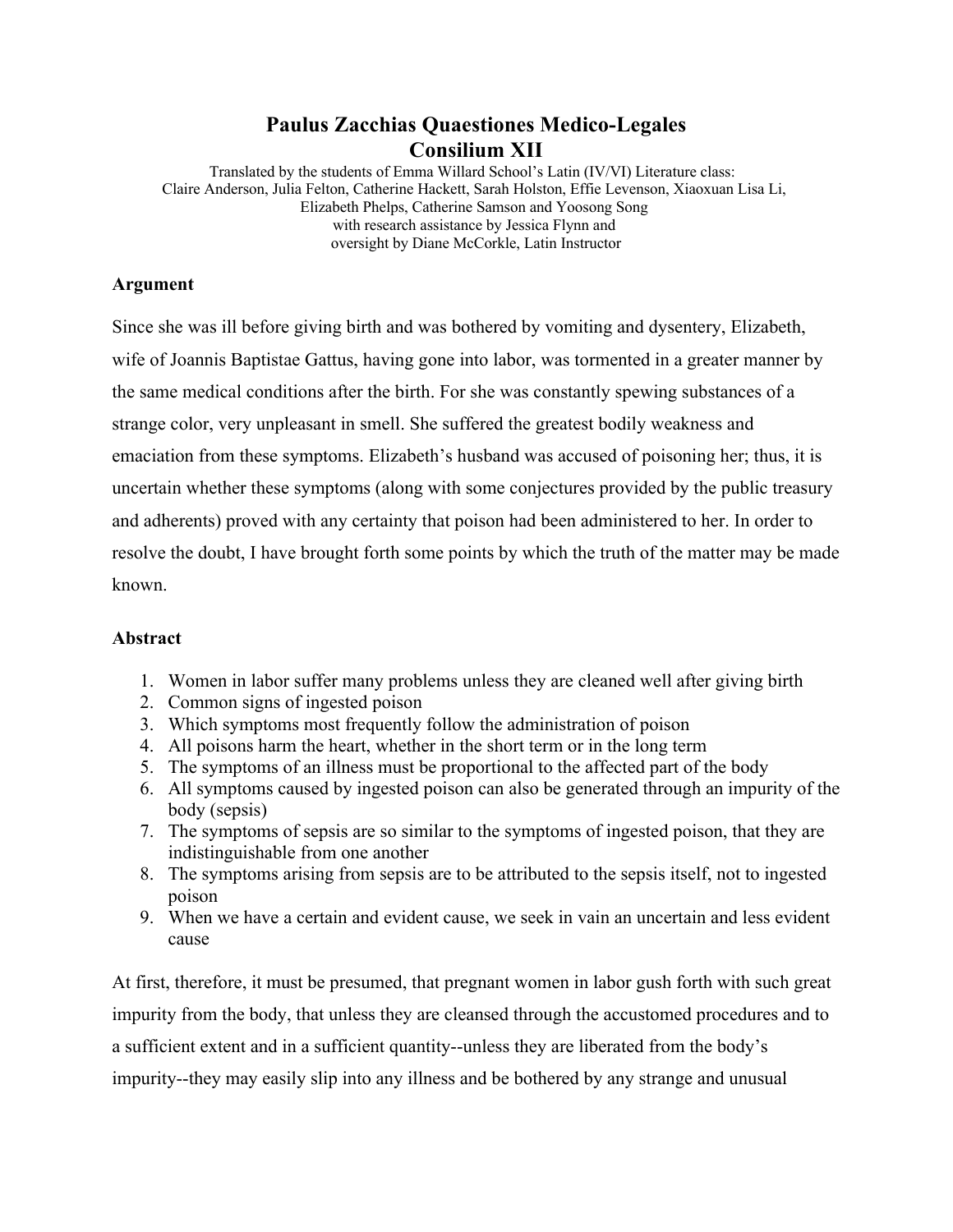symptom, in particular diarrhea and dysentery, vomiting, fever (sometimes acute, sometimes chronic), by an aversion to food and by pains of the stomach, womb, and the whole body, along with other similar conditions of that type. Hippocrates explores these: Hippocrat. *Lib. 1. De morb. Mul. et alibi,* And all authors of *Gyneciorum*, sive *de morb. Mul. cap. De diminut. Puerp. Post. part.*  And in particular see Mercat*. Lib. 4. Morb. mul. Cap. 10.* & and Estêvão Rodrigues de Cast *Morb. mul. Lib. 4. Cap. 11. P. 1.*

Secondly, it must be presumed that there are many signs of poisoning, and granted, some are related to others. Nevertheless, all poisons generally have these things in common: perpetual nausea, vomiting, trembling or palpitations of the heart, faintness or dizziness, mental deterioration, and sometimes also fainting, heart pains, acid reflux, nail discoloration, pallor, trouble breathing, swelling, lip discoloration, unquenchable and annoying thirst, and sometimes even jaundice, and many other symptoms that authors on poisons review in depth, among whom in particular must be seen Ardoin. *lib.* 1. *et maxime cap*.4. & Guainer. *cap*.7. Card. *lib*. 2. rdoin. *lib.* 1. *et maxime cap*.4. & Guainer. *cap*.7. and others, whom I have mentioned earlier *lib*. 2. Q. *Medico. Leg. tit. 5. q.7.*

Thirdly, it must be presumed that, granted, all symptoms mentioned above may appear in any combination in any poison ingested. However, not all symptoms necessarily appear. But with all poisons, nevertheless, those symptoms which pertain to the heart, and the vital faculty, appear to result more frequently and by necessity. The explanation is that every poison, whether long term or short term greatly harms the heart itself (Conciliat. *diff. 178; et lib. de venen. cap. Guainer. de Venen. respons. ad dub. 4* Cardin. Ponzett. *lib. 1. de Venen. cap 4.* Fernel. *lib 2. de Abd. Per. caus. cap. 15.* Matthiol. *in praefat. ad lib. 6.* Dioscor. *de mat. med.* Langius *lib. 1. Epist 65.)* and others mentioned (*cit.l. 2. Quaest. Medico-Leg. tit.2. quaest.2. num.26).* Indeed, many suggest that each poison indiscriminately attacks the heart immediately due to reasons concerning which Nicol. Florentin. *Summ.4.c.1.* Ardoin. *De Venen. Lib. 1. Cap. 1* and others themselves discuss.

It must be presumed fourthly, that in any given illness, the symptoms should correspond and be proportional to the body part that has been affected because they depend upon the injury and faculty of the part affected itself, which is widely shown by Galen in *lib de symptom.caus. et differ*.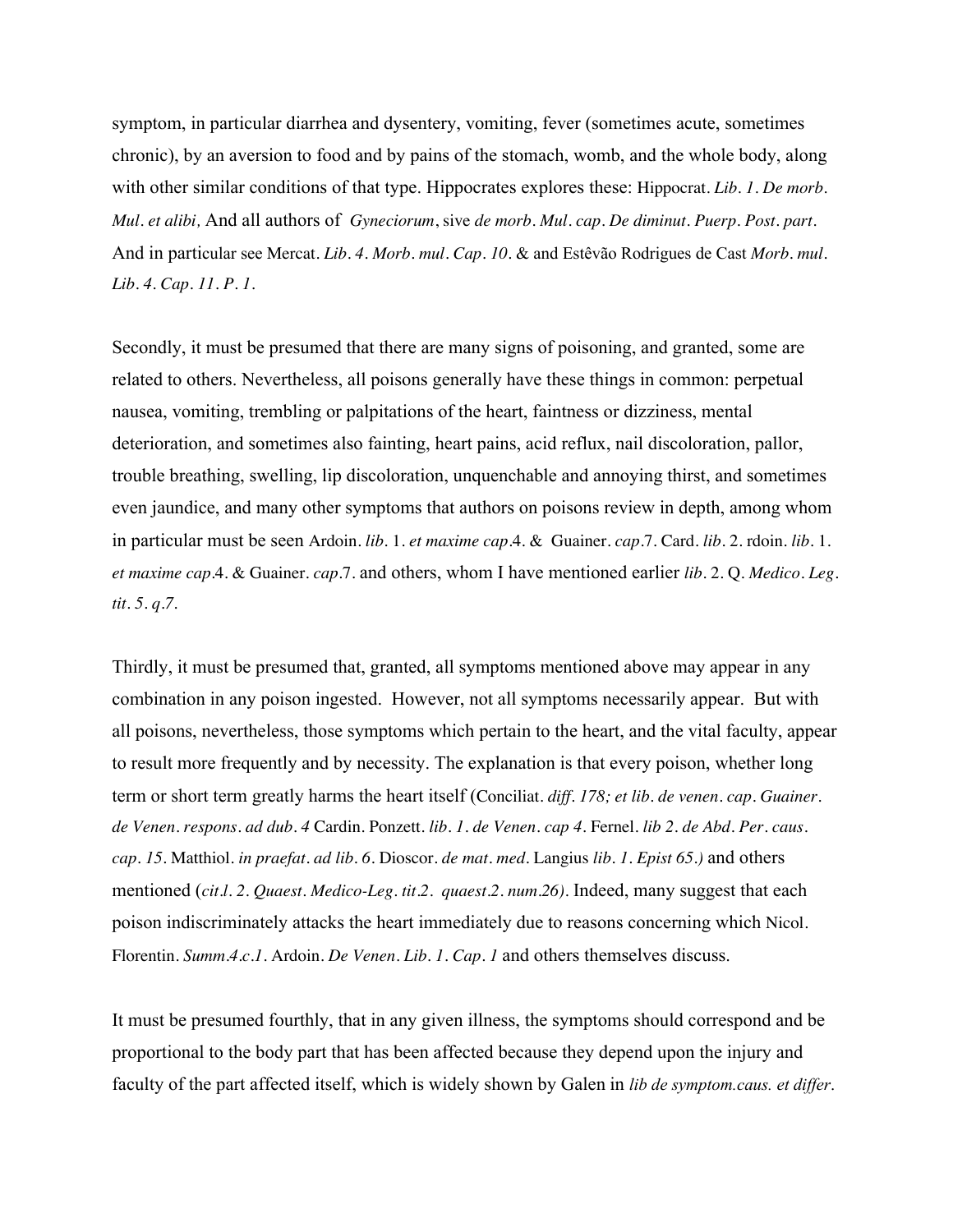*Et in lib. de loc. affect. et alibi millies,* and this is very well accepted by all doctors. But, why should I say by "doctors?" Indeed, even by any idiot, for no one will argue that the stomach has been affected from coughing in itself, nor will he argue that the respiratory parts have been affected from vomiting, but rather on the contrary, he will judge that the stomach has been affected from vomiting, from the pain of the stomach itself, and from nausea, and so forth, by similar things and in the same way regarding the remaining body parts.

Fifthly, it must be presumed that, due to bodily impurity, it may easily happen that humors may be tainted so greatly that some poison is generated in the living body arising from their corruption, bringing all the symptoms of ingested and external poison. (Galen*. comm. 2. in 1. Prorbet. text. 17.* Cael*.* Aurelium. *Acutor. lib. 3. cap. 9. exemplo Hydrophobiae.* Averr. *lib*.3. *Colleg. cap. 29.)* and quite extensively from more recent authors (Petr*.* Salius *de affect. partic. cap. 19.)* and among legal scholars (Bossius *in pract. crimin. tit. de. delict. n. 5.* Caball*. De omnigener. homicid. c. . . . n.261.*).

Sixthly, it must be presumed that there are symptoms which come from sepsis so similar to those which arise from ingested poison that it is impossible to claim with certainty that these symptoms are signs of the one more than the other because this may be distinguished truly in no way. This conclusion has been accepted both by lawyers and doctors, among whom see (cit. Bossium, & Caball. *ubi supra*, Guazzin. *ad def. Reor. def. 4. cap. 5. lib I.*) and from physicians (Caesalpin. *lib. 3. pract. cap. 2. & lib. eodem cap147.* Condronch. *in Method. Testis. cap. 17*. ) and others whom I have mentioned in (*in Quaest. Med. loc cit. q. 6. per totam.)*

Now that these things have been set forth, it must be said above all that no presumption of ingested poison can be made from the vomiting and dysentery, with which Elisabetha, the wife of Joan Baptist Gattus, was afflicted. First, that if any bad symptoms appear when an impurity of the body dominates, they come to be attributed to the impurity of the body, not to ingested poison--because the same impurity of the body is the more frequent, evident and certain cause of these symptoms. And when we have a clear and evident cause, we seek in vain the less evident and more doubtful cause, (Rota *in novissimis decis. 70. Cap.* I.) And this is obvious through the last point yet it is clear in this woman that the impurity of the body was due to the fact that she was a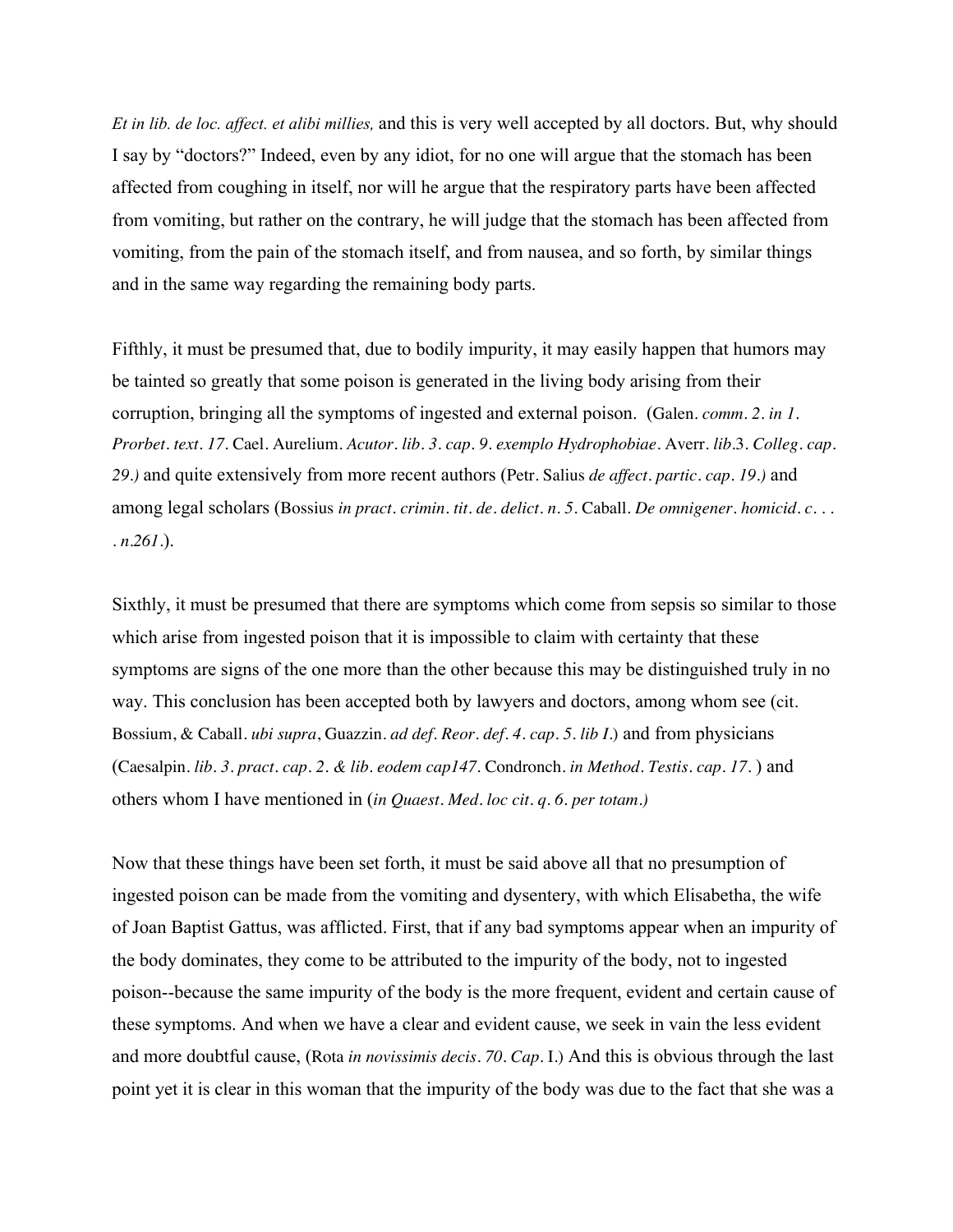woman in labor and she was not well cleaned up from childbirth--and all women in that state without doubt gush with the highest impurity of the body, as is clearly shown through the first point. Therefore, if Elizabetha was seized by the symptoms of which she complained it is no wonder that all these things and many more and worse things could come forth from the aforementioned impurity of the body as we see in others every day. Therefore, they are not to be attributed to ingested poison.

Secondly, that the symptoms by which that woman was afflicted are not corresponding and proportionate to the body part affected, as they ought to be through the fourth point; since in poisons, as is evident from the third point, the heart is always harmed, but vomiting and dysentery do not pertain to the vital faculty or to the heart, but to the natural faculty, and they pertain to natural parts, therefore without any signs appearing which show that the heart has been affected, overall it must be said that each and every symptom in this woman depended on poor humors not, moreover, on the ingested poison.

Thirdly, that even given apparent signs showing harm of poisoning, it can never be asserted with certainty that these have arisen from the ingested or external poison, rather than from something innate and internal, since we know through the fifth point that, due to poor humors, a poison may be generated in the body itself which has all of the symptoms of ingested poison. And also, the symptoms of both internal and external poison are so similar that they cannot be distinguished as was proved in the last point.

Next, it must be said that in the proposed case, an entirely opposite presumption militates: that certainly these symptoms could not have stemmed from poison, but from the low quality of humors. Firstly, because these symptoms are not proportional to those of the ingested poison, since they extend in no way to the heart. Thus, these symptoms are most proportional to an impurity of the body and to the childbearing apparatus arising from an unhealthy retention in childbirth, since in women in labor, these symptoms resulting from such apparatus are quite well known, as is clear through the first point.